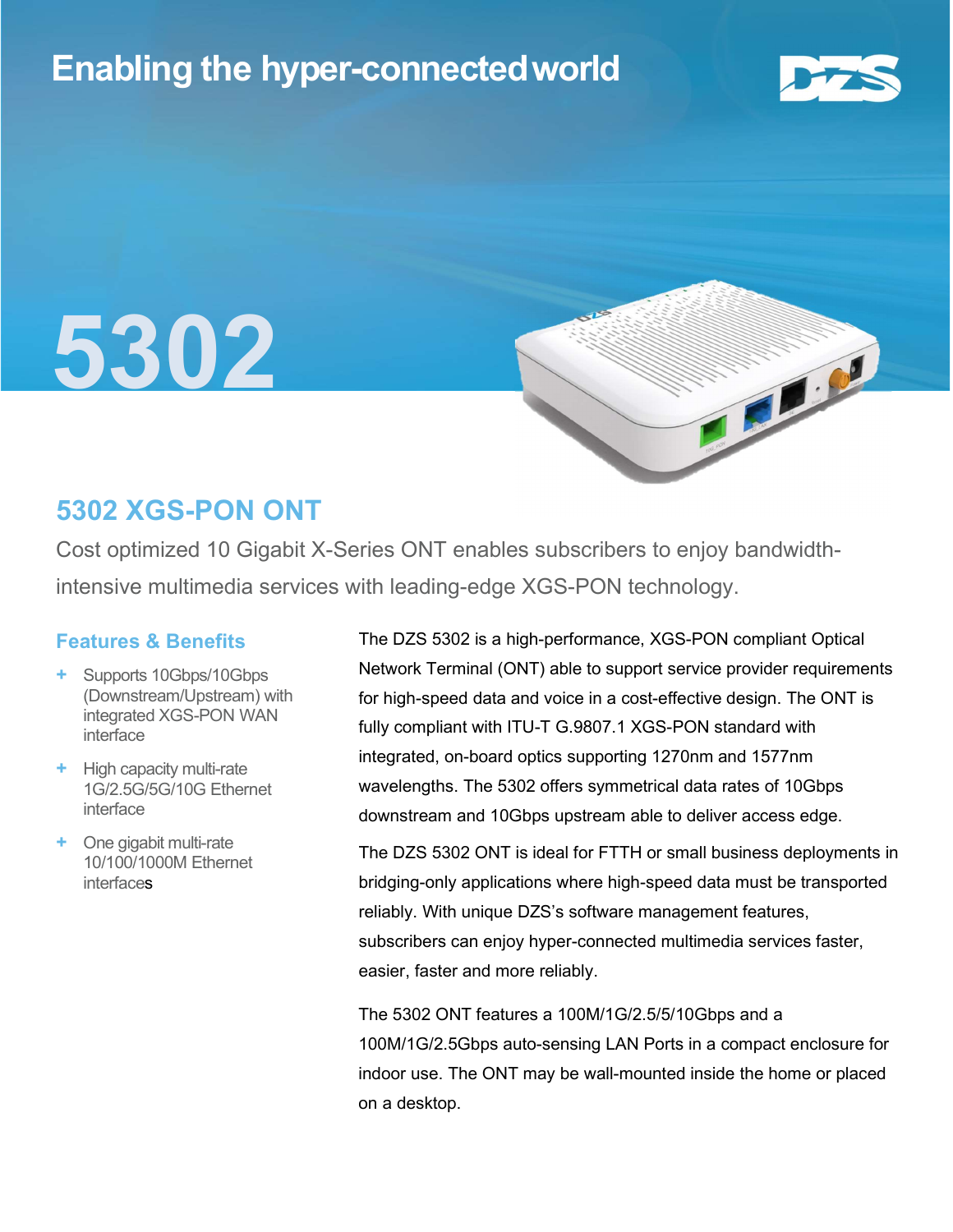## Advanced XGS-PON ONT





#### Service Scenario

The XGS-PON network consists of an Optical Line Termination (OLT) located at the Central Office, and a set of residential Single-Family Unit (SFU) and Multi Dwelling Unit (MDU) locations with Optical Network Terminals (ONTs). Between them is the optical distribution network (ODN) comprised of fibers, passive optical splitters and couplers.

The 5302 ONT support 10 Gigabit symmetrical data using the XGS-PON standard. Services include High-Speed Internet (HIS), Packet Voice, IPTV, OTT video, and cloud enabled services to multi-media devices.

#### Key Service Attributes

- + FSAN ITU-T G.9807.1 XGS-PON compliant
- + One 10GBase-T Ethernet port, RJ45 supporting 10Gbps symmetrical services
- + One 10/100/1000MBase-T Ethernet ports, RJ45 supporting 1Gbps symmetrical services
- + MTU jumbo frame 9216-byte support
- + IPTV multicast, IGMPv2 and IGMPv3 services
- + Any-port, Any-service data model
- + Traffic management including Q-in-Q tagging, 802.1Q VLANs, multiple subscriber VLANs, per-port rate limiting
- + 802.1p priority bits, DiffServ and priority ques based on services types.
- + 12 VDC power adapter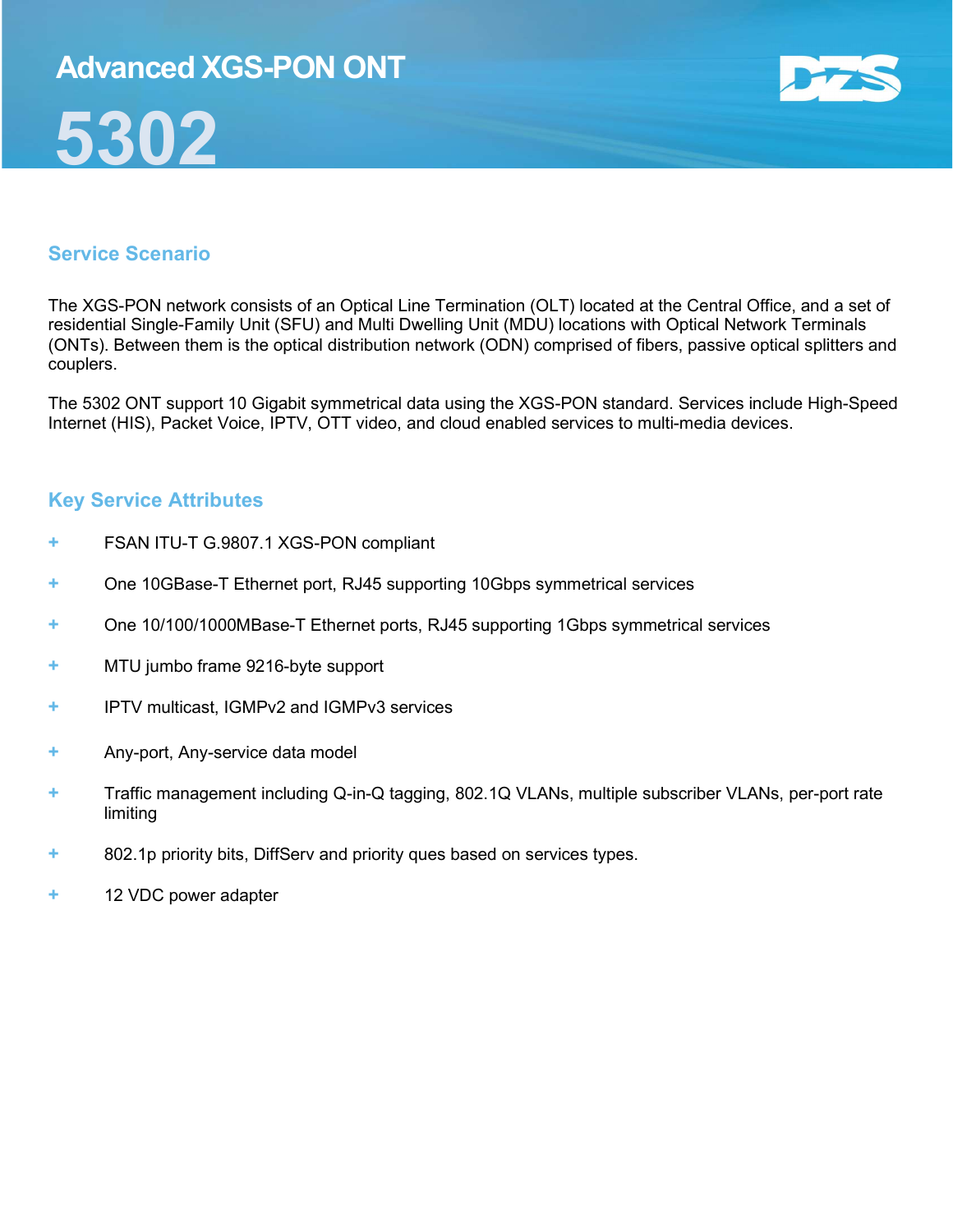## Advanced XGS-PON ONT



## 5302

## Product Specifications

#### **Hardware**

- + Dimensions Width: 5.3" (135mm) Depth: 4.3" (110mm) Height: 1.2" (30mm)
- + Weight 0.49 LB (220 g)
- + 256GByte Flash Memory
- + 256GByte SDRAM (DDR)
- + XGS-PON WAN Interface
- + Capacity:10Gbps Down/10Gbps Up

#### Interfaces

- + WAN: 1 SC/APC port, XGS-PON
- + LAN:1 port 1/2.5/5/10GBase-T Ethernet (RJ45), 1 port 10/100/1000MBase-T Ethernet (RJ45)
- + Power: 1 2-pin barrel connector
- + LED Indicators
- + Power switch
- + Recessed RESET button

#### XGS-PON

- + N1 Class, 20km (12.4 miles), reach, max split 128
- + Maximum ODN Attenuation, +29 dB link budget
- + Transmitter, 1270nm, +2.0 to +7 dBm
- + Receiver, 1577nm, -28 dBm
- + Forward Error Correction (FEC) per G.989.3
- + Dying Gasp

#### Quality of Service

- + HW-based internal IEEE 802.1p (CoS)
- + Strict Priority (SP)
- + 802.1Q(VLAN tag) QoS mapping ToS/CoS
- + 8 queues per port
- + Classified traffic can be tagged with VLAN ID and Ethernet Priority bit, and can be assigned to priority queues
- + Classify packets into different IEEE 802.1p priority queues according to DSCP values (RFC 2475)
- + The range of traffic shaping or ratelimit shall between 64 Kbps to the maximum port rate with 64kbps granularity. The accuracy error shall be less than ±10%.
- + DSCP IP CoS (RFC 2475)

#### Software Features

- + IEEE802.1D and IEEE802.1Q
- + Address learning with auto aging-L2/BPDU Filter
- + Support 4096 MAC learning addresses
- + Multiple T-CONTs/GEM ports per
- device
- + Flexible mapping between GEM port and T-CONT
- + Priority queues and scheduling on upstream
- + Activation with automatic discovered serial Number and password

#### **Environmental**

- + Operating Temperature 32~104°F (0~+40°C) Commercial
- + Storage temperature -40~185°F (-40~85°C)
- + Operating humidity 10 to 95% (noncondensing)
- + Altitude: –200 to 10,000 feet (–61 to 3,048 m) above sea level

#### Powering

- + DC power, +12 VDC nominal, 1.0
- + Input power, 90-240VAC, 50/60Hz
- + Power consumption, ~14W maximum

#### Management

- + ITU-T 984.1/G988 compliant OMCI interface
- + CPE Manager Web UI
- + CLI over telnet
- + SNMP Client
- + TR-069, TR-104, TR-98
- + LED indications for status

#### **Compliance**

- + FCC Part 15 Class B
- + ICES-003 Class B
- + EN55022, EN55024
- + IEC 62368-1
- + FDA IEC 60825-1
- + RoHS 2015/863/EU